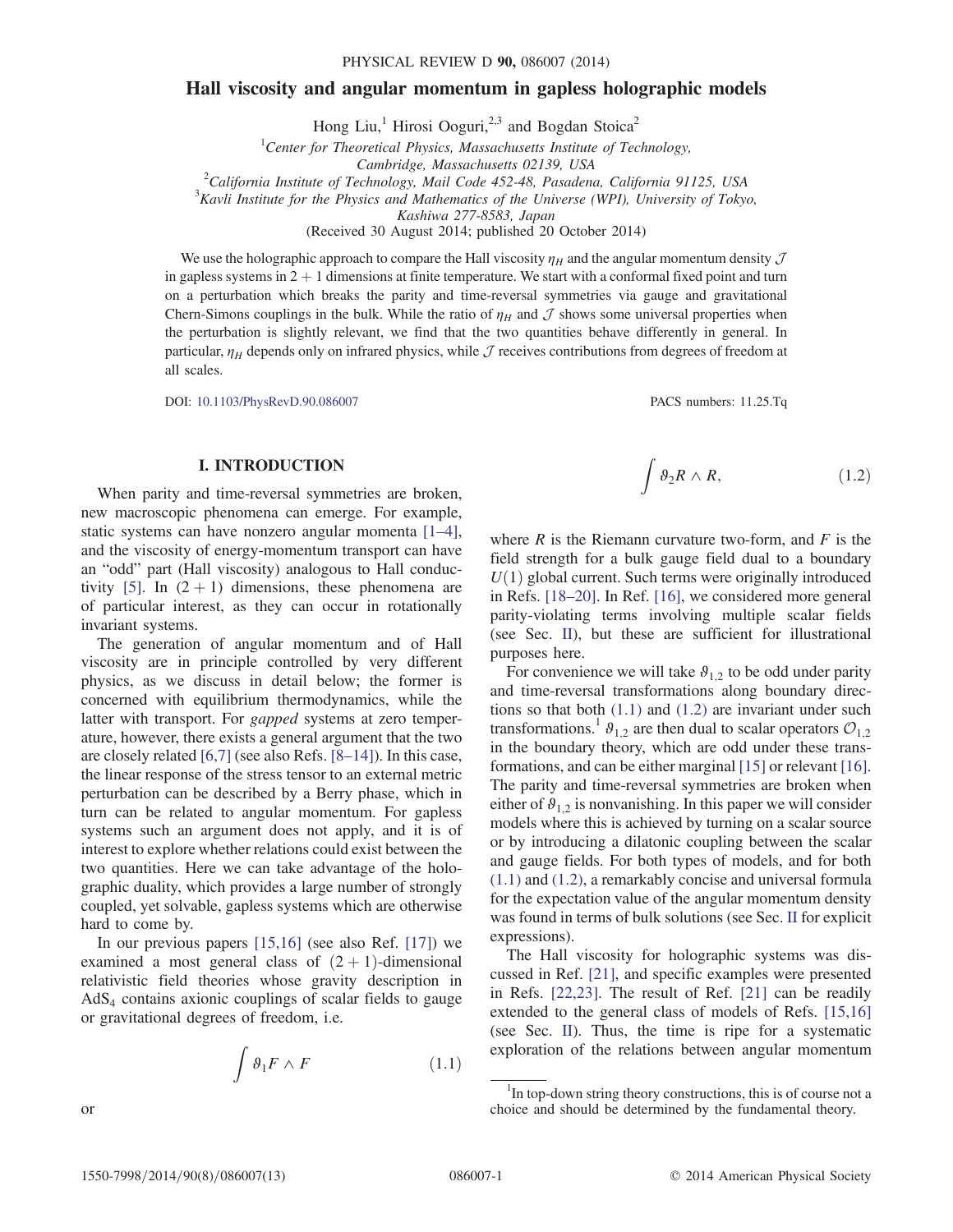density and Hall viscosity in holographic gapless systems, which will be the main goal of the current paper.

Another motivation of the paper is that the results of Refs. [\[15,16\]](#page-12-4) and Ref. [\[21\]](#page-12-8) are expressed in terms of abstract bulk gravity solutions, which do not always have immediate boundary interpretations. It should be instructive to obtain explicit expressions/values in some simple models.

An immediate result is that, while the angular momentum density receives contributions from both the gauge and gravitational Chern-Simons terms, the Hall viscosity is only induced by the gravitational Chern-Simons term [\(1.2\)](#page-0-1). That is, with  $\theta_1 \neq 0$ ,  $\theta_2 = 0$ , while the angular momentum density is nonzero, the Hall viscosity vanishes. Moreover, even when  $\vartheta_2 \neq 0$ , the Hall viscosity vanishes when the operator dual to  $\vartheta_2$  is marginal. This is because the holographic expression for the Hall viscosity is proportional to the normal derivative of  $\vartheta_2$  at the horizon. In order for it to be nonzero, some energy scale must be generated.

Thus, the totalitarian principle, "everything not forbidden is compulsory," appears to not be at work for the Hall viscosity. It should be emphasized that the results of Refs. [\[15,16\]](#page-12-4) and Ref. [\[21\]](#page-12-8) were obtained in the classical gravity limit, which corresponds to the large-N and strongcoupling limit of the boundary theory. The vanishing of Hall viscosity is likely a consequence of the large-N limit, i.e. a nonvanishing answer may emerge by taking into account loop effects on the gravity side. In any case, it appears safe to conclude that at least for a certain class of holographic gapless systems, the angular momentum density and Hall viscosity appear not to be correlated at all.

The holographic expressions for the angular momentum density and Hall viscosity also suggest that they are controlled by different physics. The angular momentum density receives contributions from the full bulk spacetime, which translates in the boundary theory to the angular momentum density involving physics at all scales. That is, as an equilibrium thermodynamic quantity, the angular momentum behaves more like the free energy or energy, rather than entropy, which depends only on IR physics. In contrast, the Hall viscosity is expressed in terms of the values of the bulk fields at the horizon, and thus depends only on IR physics.

Nevertheless, it is of interest to explore whether there exist some gapless systems or kinematic regimes where the angular momentum and Hall viscosity are correlated. In particular, as reviewed in Sec. [II,](#page-1-0) the expression for holographic angular momentum separates naturally into a sum of a contribution from the horizon  $\mathcal{J}_{horizon}$  and a contribution  $\mathcal{J}_{\text{integral}}$  from integrating over the bulk spacetime. Such a separation suggests that these contributions may have different physical origins. Indeed, in Ref. [\[16\]](#page-12-7) we showed that, when the operators dual to  $\theta_1$  and  $\theta_2$  are marginal,  $\mathcal{J}_{horizon}$  is related to anomalies ( $\mathcal{J}_{integral}$  vanishes in the marginal case). Given that both  $\mathcal{J}_{horizon}$  and the Hall viscosity  $\eta_H$  only involve horizon quantities, it is then natural to ask whether we could find some connection between them. Interestingly, in various classes of models, we do find the two are related in a rather simple way in the limit that the symmetry-breaking effects are small, suggesting a possible common physical mechanism underlying both.

After completing this project and while preparing this manuscript, we have received the paper [\[30\],](#page-12-10) which disagrees with some of the results in this paper, as well as those in our earlier papers [\[15,16\].](#page-12-4) In particular, Ref. [\[30\]](#page-12-10) claims that the gauge Chern-Simons term does not contribute to the angular momentum density, in disagreement with Eqs. (28) and (30) of Ref. [\[15\]](#page-12-4) and Eqs. (2.32) and  $(2.50)$  of Ref. [\[16\],](#page-12-7) as well as with Eqs.  $(6.15)$  and  $(7.5)$  of Ref. [\[17\]](#page-12-5). The difference can be traced to boundary conditions at the horizon. In Refs. [\[15,16\]](#page-12-4) and in this paper, we chose the time-space components of the metric to vanish at the horizon,

$$
h_t^i = 0,\t\t(1.3)
$$

<span id="page-1-1"></span>where  $i$  is in the spatial direction along the boundary. On the other hand, Ref. [\[30\]](#page-12-10) left  $h_t^i$  to be arbitrary at the horizon. We chose to impose the condition  $(1.3)$  to avoid a conical singularity when we analytically continue  $t$  to Euclidean time.

The plan of the paper is as follows: In Sec. [II](#page-1-0), we will summarize the holographic formulas of the angular momentum [\[15,16\]](#page-12-4) and of the Hall viscosity [\[21\].](#page-12-8) In Sec. [III](#page-3-0), we will apply these formulas to discuss a class of holographic RG flows at a finite temperature and a chemical potential, where the parity and time-reversal symmetries are broken by a source for the scalar field. We will start with analytical results in the limit where the symmetry-breaking perturbation is small and then present numerical results. In Sec. [IV,](#page-8-0) we will discuss models where these symmetries are broken by the dilaton coupling to the gauge field. We will summarize our result in Sec. [V.](#page-10-0) In the Appendix, we will describe an analytic solution for the scalar field in the bulk near criticality.

# <span id="page-1-0"></span>II. REVIEW OF HOLOGRAPHIC ANGULAR MOMENTUM AND HALL VISCOSITY

Here we first review the results of Refs. [\[16\]](#page-12-7) and [\[21\]](#page-12-8) on angular momentum and Hall viscosity.

We consider the most general bulk Lagrangian for the Einstein gravity with gauge and gravitational Chern-Simons terms (axionic couplings), and allow any number

 $2$ See also Ref. [\[24\]](#page-12-11) on the Hall viscosity and angular momentum in the holographic  $p_x + ip_y$  model. For discussions of Hall viscosity and of other parity-violating physics in holographic as well as in field theoretic settings, see Refs. [25–[29\].](#page-12-12)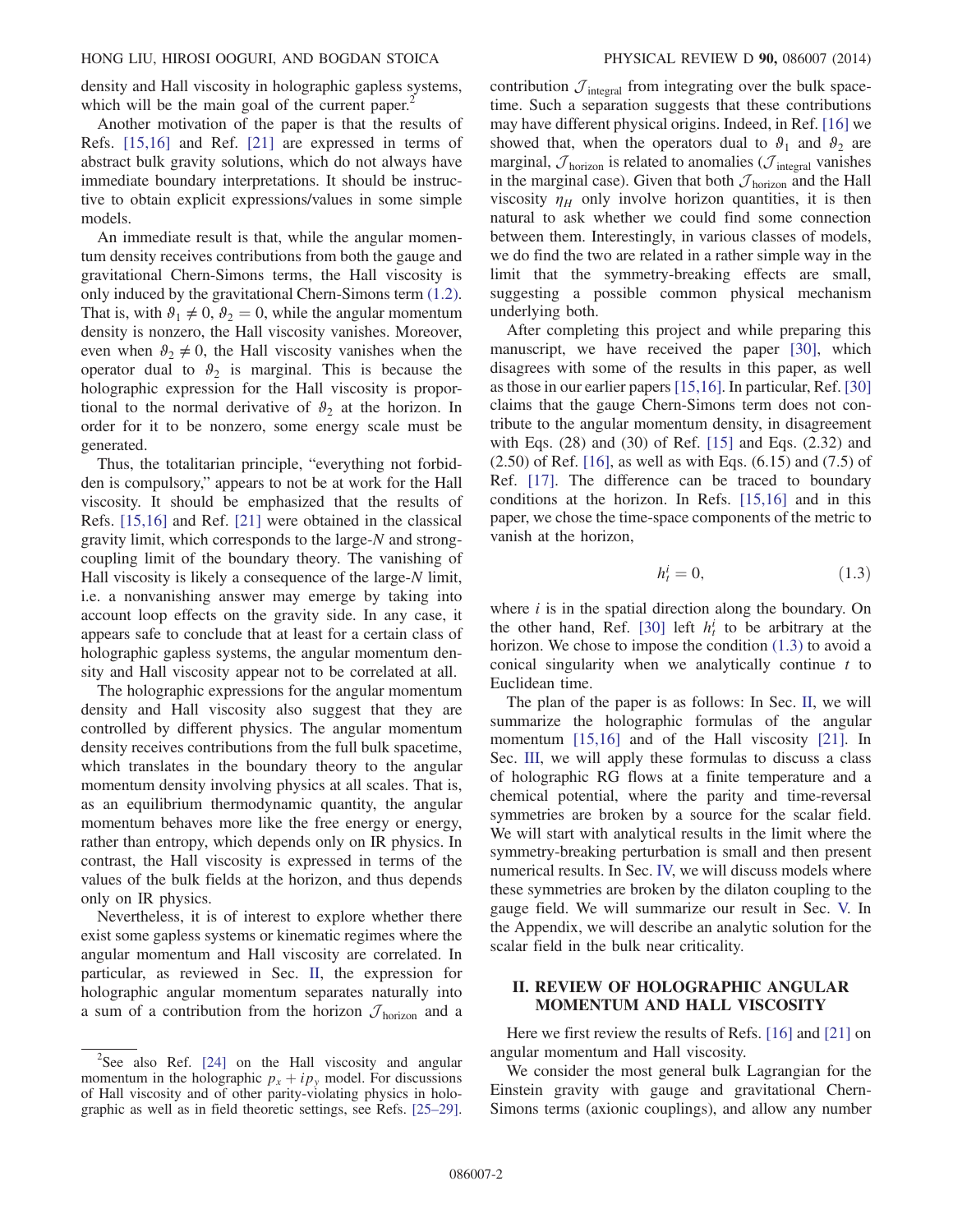<span id="page-2-2"></span>of Abelian gauge fields  $A_a^P$  ( $a = 0, 1, 2, 3; P = 1, ..., N$ ) and scalar fields  $\vartheta^I$  ( $I = 1, ..., M$ ),

$$
\mathcal{L} = \frac{1}{2\kappa^2} \sqrt{-g} [\mathcal{L}_0 + \mathcal{L}_{\text{CS}}],\tag{2.1}
$$

<span id="page-2-7"></span>where  $\mathcal{L}_0$  contains the Einstein-Hilbert term, the kinetic and potential terms for the scalar fields, and the Maxwell term for the gauge fields,

$$
\mathcal{L}_0 = R - \frac{1}{2} G_{IJ} (\vartheta^K) \partial_a \vartheta^I \partial^a \vartheta^J - V (\vartheta^K) \n- \ell^2 Z_{PQ} (\vartheta^K) F_{ab}^P F^{Qab},
$$
\n(2.2)

<span id="page-2-3"></span>and  $\mathcal{L}_{CS}$  contains the axionic couplings,

$$
\mathcal{L}_{CS} = -C_{PQ}(\vartheta^K)^* F^{Pab} F_{ab}^Q - \frac{1}{4} C(\vartheta^K)^* RR. \tag{2.3}
$$

 $*F$  denotes the dual of F, and similarly for  $*R$ . The parameter  $\kappa$  is related to the bulk Newton constant  $G_4$  as  $\kappa^2 = 8\pi G_4$  and  $\ell$  is the radius of the anti–de Sitter (AdS) space.

<span id="page-2-6"></span>We consider a most general bulk solution consistent with translational and rotational symmetries along boundary directions,

$$
ds^{2} = \frac{\ell^{2}}{z^{2}}(-f(z)dt^{2} + h(z)dz^{2} + (dx^{i})^{2}),
$$
 (2.4)

with  $z = 0$  at the boundary and a horizon at  $z = z_0$ . The scalar fields  $\vartheta^I$  are functions of z only, and the only nonzero component of  $A_a^P$  is  $A_t^P$ , which again depends only on z. We denote the temperature as  $T$  and the chemical potential associated with the boundary conserved current dual to the bulk gauge field  $A_a^P$  as  $\mu^P$ . Thus  $A_t^P(z=0) = \mu^P$ , and at the horizon regularity requires  $A_t^P(z = z_0) = 0$ .

<span id="page-2-5"></span>The angular momentum density  $\mathcal J$  computed in Ref. [\[16\]](#page-12-7) can be expressed as a sum of two terms,

$$
\mathcal{J} = \mathcal{J}_{\text{horizon}} + \mathcal{J}_{\text{integral}}.\tag{2.5}
$$

<span id="page-2-1"></span>The first term on the right-hand side depends only on bulk fields at the horizon ( $z = z_0$ ),

$$
\mathcal{J}_{\text{horizon}} = -\frac{2\ell^2}{\kappa^2} \left[ C_{PQ} \mu^P \mu^Q + 2\pi^2 C T^2 \right] \Big|_{z=z_0}, \quad (2.6)
$$

<span id="page-2-0"></span>and the second term is an integral from the horizon to the boundary,

$$
\mathcal{J}_{\text{integral}} = \frac{2\ell^2}{\kappa^2} \int_0^{z_0} dz \bigg[ C_{PQ}'(A_t^P - \mu^P)(A_t^Q - \mu^Q) + \frac{C'f'^2}{8fh} \bigg],\tag{2.7}
$$

where the prime  $(')$  indicates a derivative with respect to the bulk coordinate z. Of course, by adding a total derivative term to the integrand of the bulk integral [\(2.7\)](#page-2-0), one can change the horizon piece and may also generate a boundary contribution. Other than that the split in [\(2.6\)](#page-2-1) and [\(2.7\)](#page-2-0) appears most naturally in the calculation of Ref. [\[16\]](#page-12-7), there is a sense in which the split is canonical, as follows: In Ref. [\[15\]](#page-12-4), we found that when the scalar fields  $\vartheta^I$  are dual to marginal perturbations on the boundary, the angular momentum can be expressed solely in terms of quantities at the horizon. The split in  $(2.6)$  and  $(2.7)$  has the property that in the marginal case the integral part  $\mathcal{J}_{\text{integral}}$  vanishes identically (as  $\vartheta^I$  are z independent in this case). Thus, it appears meaningful to interpret [\(2.6\)](#page-2-1) as a contribution from the IR physics and [\(2.7\)](#page-2-0) as contributions from other scales.

<span id="page-2-4"></span>The Hall viscosity for Einstein gravity coupled to a single scalar field with gravitational Chern-Simons coupling [\(1.2\)](#page-0-1) was first derived in Ref. [\[21\],](#page-12-8) and explicit computations for some specific models have been done in Refs. [\[22\]](#page-12-9) and [\[23\].](#page-12-13) It can be readily generalized to the most general Lagrangian  $(2.1)$ – $(2.3)$ , and remarkably the same formula still applies, which in our notation can be written as

$$
\eta_H = \frac{\ell^2}{4\kappa^2} \frac{C'f'}{fh} \bigg|_{z=z_0}.
$$
\n(2.8)

In particular, the gauge Chern-Simons term [\(1.1\)](#page-0-0) does not give a contribution [\[17\].](#page-12-5) The reason is as follows: The Hall viscosity can be obtained from the linear response of the tensor sector, for instance, by turning on a time-dependent source in  $h_{xx} - h_{yy}$  and measuring the linear response in  $h_{xy}$ . Since the linearized equations of motion for the gauge fields decouple from the tensor modes, the gauge Chern-Simons term does not contribute to the Hall viscosity.

We note an intriguing connection between  $(2.8)$  and the second term of [\(2.7\)](#page-2-0). Denoting

$$
A = \frac{\ell^2}{4\kappa^2} \frac{C'f'}{fh},\tag{2.9}
$$

we can write [\(2.8\)](#page-2-4) as

$$
\eta_H = A|_{\text{horizon}},\tag{2.10}
$$

while the second term of  $(2.7)$  can be written as

$$
-\int_0^1 dfA,\tag{2.11}
$$

where we have changed the integration variable to the redshift factor  $f^3$ .

<sup>&</sup>lt;sup>3</sup>The change of variable is legitimate, as the redshift factor  $f(z)$ should be a monotonic function of z from the IR/UV connection.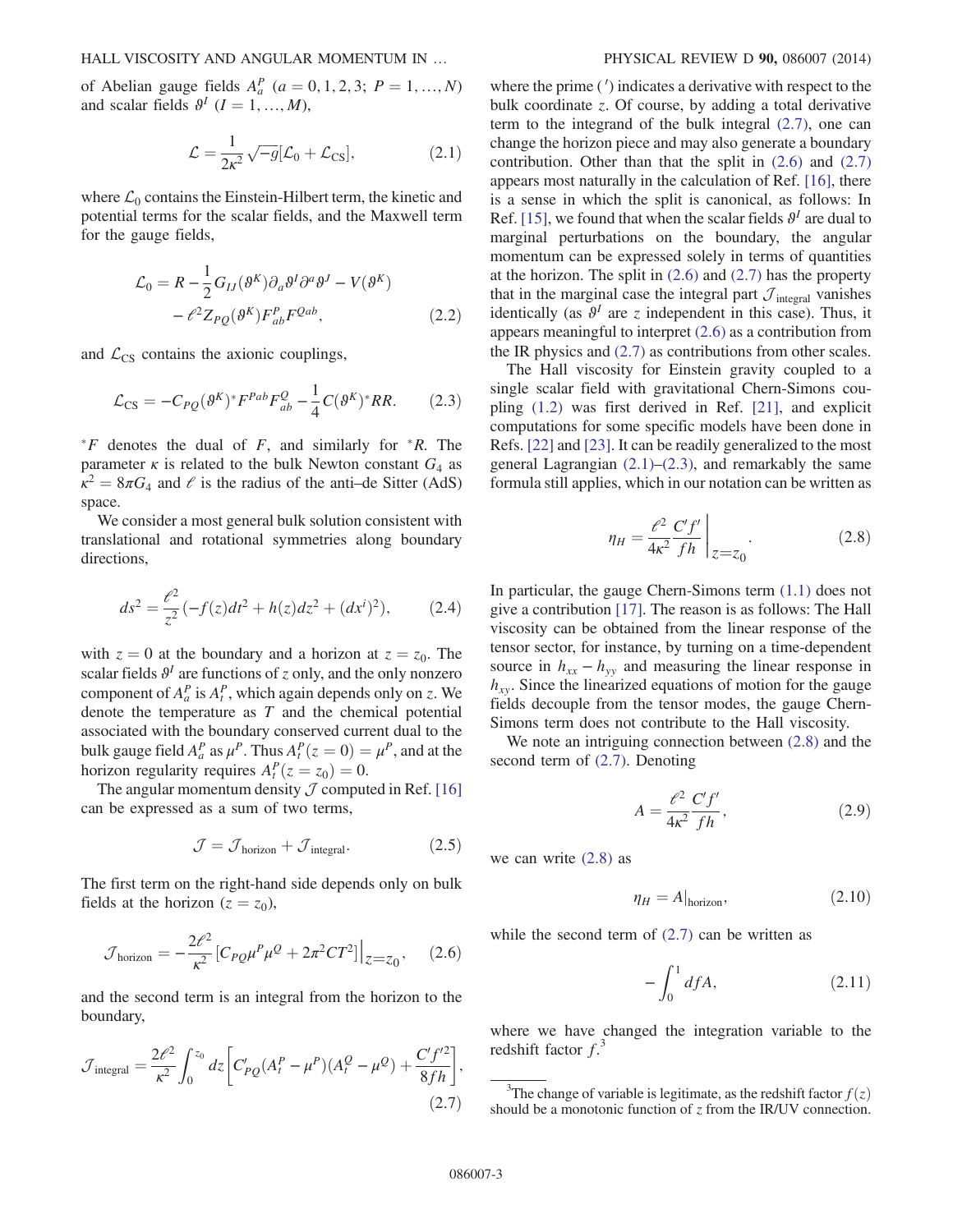# <span id="page-3-0"></span>III. HOLOGRAPHIC RG FLOWS: BREAKING BY A SCALAR SOURCE ON THE BOUNDARY

The expressions  $(2.5)$ – $(2.7)$  and  $(2.8)$  are somewhat formal, as they are expressed in terms of abstract bulk gravity solutions, which do not always have immediate boundary interpretations. To gain intuition on their physical behavior, it is instructive to examine the explicit values of these expressions in some simple models.

In this section we consider a class of holographic RG flows at a finite temperature/chemical potential, where the parity and time-reversal symmetries are broken by introducing a source for the scalar field  $\theta$ . This corresponds to turning on a perturbation on the boundary by the operator dual to  $\theta$ . In the next section we consider a class of models where the symmetries are broken by a dilaton coupling.

#### A. Outline of the model

<span id="page-3-1"></span>The simplest model with both nonvanishing angular momentum and Hall viscosity consists of one scalar field  $\theta$ with the gravitational Chern-Simons coupling,

$$
\mathcal{L}_1 = \frac{1}{2\kappa^2} \sqrt{-g} \bigg[ R - \frac{1}{2} \partial_a \vartheta \partial^a \vartheta - V(\vartheta) - \frac{\alpha_{\rm CS}}{4} \ell^2 \vartheta^* R R \bigg],\tag{3.1}
$$

where  $\alpha_{\text{CS}}$  is a constant. In order for  $\theta$  to have a nontrivial radial profile as is required for the nonvanishing of Hall viscosity [\(2.8\)](#page-2-4), we consider a potential  $V(\theta)$  for which  $\theta$  is dual to a relevant boundary operator  $O$ . Recall that the mass m of a scalar field is related to the conformal dimension  $\Delta$ of the dual operator on the boundary by  $m^2\ell^2 = \Delta(\Delta - 3)$ , and near the AdS boundary we should have

$$
\vartheta(z) \to \vartheta_0 z^{\Delta_-} + v z^{\Delta_+} z \to 0, \tag{3.2}
$$

where

$$
\Delta_{\pm} = \frac{3 \pm \sqrt{4m^2\ell^2 + 9}}{2}, \qquad \Delta_{+} = \Delta. \tag{3.3}
$$

We turn on a uniform non-normalizable mode  $\theta_0$ , which corresponds to turning on a relevant perturbation  $\partial_0 \int d^3x \mathcal{O}$ in the boundary theory. Since  $\mathcal O$  is odd under parity and time reversal, these symmetries are broken explicitly. At zero temperature, the system is described by a Lorentz invariant vacuum flow, and of course both angular momentum and Hall viscosity are zero. A nonzero angular momentum density and Hall viscosity can be generated by putting the system at a finite temperature  $T$  which then cuts off the flow at scale  $T$ . The bulk gravity solution (at a finite  $T$ ) is described by a black brane of the form  $(2.4)$  with a nontrivial scalar profile.

<span id="page-3-6"></span><span id="page-3-2"></span>For  $(3.1)$ , equations  $(2.6)$ – $(2.8)$  become

$$
\mathcal{J}_{\text{horizon}} = -\frac{4\pi^2 \alpha_{\text{CS}}\ell^2}{\kappa^2} T^2 \vartheta(z_0),\tag{3.4}
$$

$$
\mathcal{J}_{\text{integral}} = \frac{\alpha_{\text{CS}}\ell^2}{4\kappa^2} \int_0^{z_0} dz \frac{f'^2}{fh} \vartheta', \tag{3.5}
$$

$$
\eta_H = \frac{\alpha_{\rm CS} \ell^2}{4\kappa^2} \frac{\theta'(z_0) f'(z_0)}{f(z_0) h(z_0)}.
$$
 (3.6)

<span id="page-3-3"></span>The bulk gravity solution depends on the specific form of the potential  $V(\theta)$ , and as we will see explicitly below, so do [\(3.4\)](#page-3-2)–[\(3.6\)](#page-3-3). From the boundary perspective, different  $V(\vartheta)$  correspond to different flows, which implies that the behavior of the angular momentum and Hall viscosity in general depends on specific flows.

The gravity description suggests, however, that in the limit  $\vartheta_0 \to 0$ , the behavior of these quantities should be "universal," i.e. independent of the specific form of  $V(\theta)$ . More explicitly, in this limit, throughout the flow, i.e. from the boundary to the horizon,  $\vartheta$  is small. At leading order, the nonlinear terms in  $V(\theta)$  can be neglected, and we can simply replace it with the Gaussian potential

$$
V(\theta) = -\frac{6}{\ell^2} + \frac{m^2 \theta^2}{2}.
$$
 (3.7)

<span id="page-3-5"></span><span id="page-3-4"></span>Note that this argument for universality works not only for [\(3.1\),](#page-3-1) but also for the general models of [\(2.2\)](#page-2-7) and [\(2.3\)](#page-2-3) (for the moment, let us assume the gauge fields are not turned on). Note that since  $\theta_0$  has dimension  $\Delta = d - \Delta$ , the appropriate dimensionless parameter is

$$
\epsilon \equiv \theta_0 T^{-\Delta_-} \to 0. \tag{3.8}
$$

This universal limit also has a natural interpretation from the boundary side; when  $\epsilon$  is small, we expect that the effect of parity and time-reversal breaking can be captured by conformal perturbation theory near the UV fixed point, i.e. the angular momentum and Hall viscosity may be controlled by properties of  $\mathcal O$  at the UV fixed point, and not by details of the RG trajectories. It would be interesting to calculate angular momentum and Hall viscosity using conformal perturbation theory, which we defer to later work.

### B. Leading results in the small- $\theta_0$  limit

<span id="page-3-7"></span>In the small- $\theta_0$  limit, to leading order we can approximate the potential  $V(\theta)$  by [\(3.7\)](#page-3-4) and neglect the backreaction of the scalar field to the background geometry. Thus, we use the standard black brane metric with

$$
f = \frac{1}{h} = 1 - \frac{z^3}{z_0^3} \tag{3.9}
$$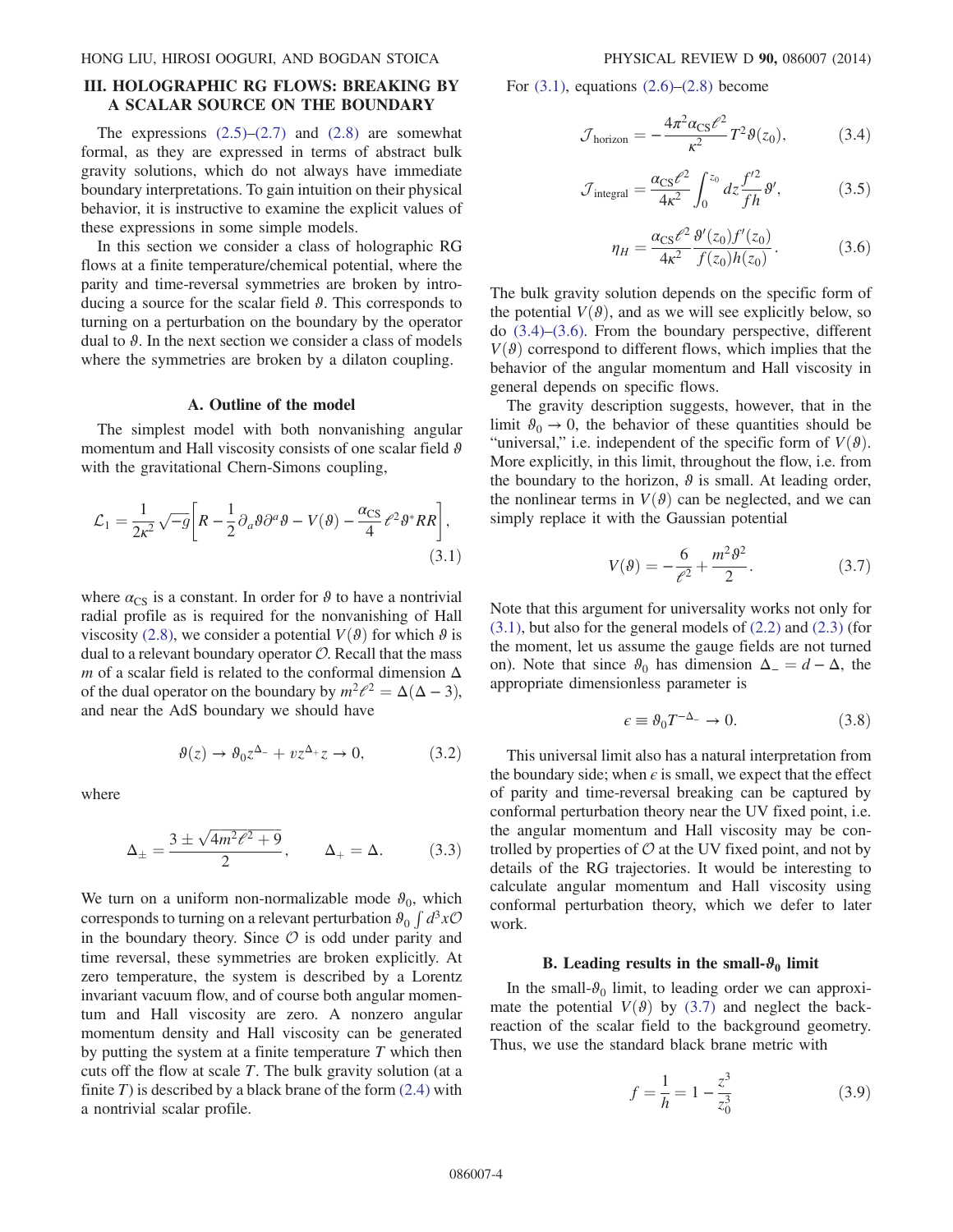and treat the scalar field as a probe. Since the scalar equation from [\(3.7\)](#page-3-4) is linear, and in this limit the metric is independent of  $\vartheta$ , it follows from [\(3.4\)](#page-3-2)–[\(3.6\)](#page-3-3) that, at leading order, these expressions must be linear in  $\vartheta_0$ . This is, of course, consistent with the expectation from conformal perturbation theory, as  $\theta_0$  is a relevant boundary coupling. Given that both  $\mathcal J$  and  $\eta_H$  have dimension 2, and the dimensionless expansion parameter is  $\epsilon$  [\(3.8\)](#page-3-5), we conclude on dimensional grounds that at leading order

<span id="page-4-4"></span>
$$
\mathcal{J} \to c_J \epsilon T^2 = c_J \vartheta_0 T^{2-\Delta_-},\tag{3.10}
$$

$$
\eta_H \to c_\eta \epsilon T^2 = c_\eta \vartheta_0 T^{2-\Delta_-},\tag{3.11}
$$

<span id="page-4-6"></span><span id="page-4-5"></span>where  $c_j$  and  $c_n$  are some constants, and  $c_j$  can further be separated into

$$
c_J = c_{\text{horizon}} + c_{\text{integral}}.\tag{3.12}
$$

<span id="page-4-1"></span>Since  $m^2$  (or dimension  $\Delta$ ) is the only parameter in the Gaussian limit [\(3.7\),](#page-3-4)  $c_{\text{horizon}}$ ,  $c_{\text{integral}}$  and  $c_n$  are functions of Δ only. These functions can be worked out analytically (see the Appendix for details and their explicit expressions). Although they are all very complicated functions of  $\Delta$ , it turns out that the ratio of  $\mathcal{J}_{horizon}$  and  $\eta_H$  (both of which only receive contributions at the horizon) is remarkably simple, given by

$$
\frac{J_{\text{horizon}}}{\eta_H} = -\frac{9}{m^2 \ell^2} = \frac{9}{\Delta(3-\Delta)}.\tag{3.13}
$$

Note that the above expression diverges in the marginal limit  $m^2 \to 0$ , where  $\theta$  becomes a z-independent constant so that  $\eta_H$  vanishes. The simplicity of the ratio is intriguing and suggests a possible common physical origin for both quantities.

<span id="page-4-0"></span>The ratio of the integral contribution  $\mathcal{J}_{\text{integral}}$  to  $\eta_H$  is a rather complicated function of  $m^2$  (see Appendix), but it can be expanded around  $m^2 = 0$  as

$$
\frac{\mathcal{J}_{\text{integral}}}{\eta_H} = -\frac{3}{4} - 0.0383997m^2\ell^2 + O(m^4). \tag{3.14}
$$

The ratio has a finite  $m^2 \to 0$  limit, as by design  $\mathcal{J}_{\text{integral}}$ also approaches zero in the marginal limit. Note that due to the coefficient of the second term being rather small, and since  $m^2 \in [-9/4, 0]$ , equation [\(3.14\)](#page-4-0) in fact gives a good global fit for the whole range<sup>4</sup> of  $m^2$ .

Combining with [\(3.13\)](#page-4-1), we thus find that

$$
\frac{\mathcal{J}}{\eta_H} = -\frac{9}{m^2} - \frac{3}{4} + \mathcal{O}(m^2) \n= \frac{3}{\Delta_-} + \frac{1}{4} + \mathcal{O}(\Delta_-)
$$
\n(3.15)

for  $\epsilon = \vartheta_0 T^{-\Delta_-} \to 0$ .

#### C. Generic  $\vartheta_0$ : Numerical results

Away from the regime of small symmetry breaking, the results will depend on the explicit form of  $V(\theta)$ . We now consider two classes of examples for illustration. As a first example, we consider the quadratic potential given by [\(3.7\)](#page-3-4), but now treated as a full toy potential. The other class we consider was introduced in Refs. [\[31,32\]](#page-12-14) (the same potential also arose from a superpotential in the faked supergravity construction [\[33\],](#page-12-15) see also Ref. [\[34\]](#page-12-16)), which we refer to as the Gao-Zhang potential after the authors of the paper:

<span id="page-4-3"></span>
$$
V(\theta) = -\frac{2}{\ell^2} \frac{1}{(1+\alpha^2)^2} [\alpha^2 (3\alpha^2 - 1)e^{-\frac{\theta}{\alpha}} + (3-\alpha^2)e^{\alpha\theta} + 8\alpha^2 e^{\frac{\alpha^2 - 1}{2\alpha}\theta}].
$$
 (3.16)

We will essentially use it as a proxy to a generic potential parameterized by some constant  $\alpha$ . It should be noted that the quadratic part of the Gao-Zhang potential around  $\theta = 0$ always has  $m^2 = -2$ . We therefore can only compare its results with those obtained by the Gaussian potential with the same  $m^2 = -2$ .

For general  $\theta_0$ , the backreaction from the flow of  $\theta$  to the metric can no longer be ignored. The gravity solution and equations [\(3.4\)](#page-3-2)–[\(3.6\)](#page-3-3) can now only be obtained numeri-cally. Figures 1[–](#page-4-2)3 show the Hall viscosity  $\eta_H$ , the angular momentum density  $\mathcal{J}$ , and their ratio for the two potentials. In these figures, all the curves corresponding to different

<span id="page-4-2"></span>

FIG. 1. Hall viscosity for the Gao-Zhang potential [\(3.16\)](#page-4-3) with  $\alpha = 1.1, 1.5, \sqrt{3}$  (dashed lines) and for a quadratic potential with  $m^2 = -2$  (solid line).

<sup>&</sup>lt;sup>4</sup>We take  $m^2 \ge -9/4$  so that the Breitenlohner-Freedman bound is satisfied and  $m^2 \leq 0$  so that the scalar field is either relevant or marginal. For  $m^2 > 0$ , the dual operator is irrelevant, in which case the system requires a UV completion.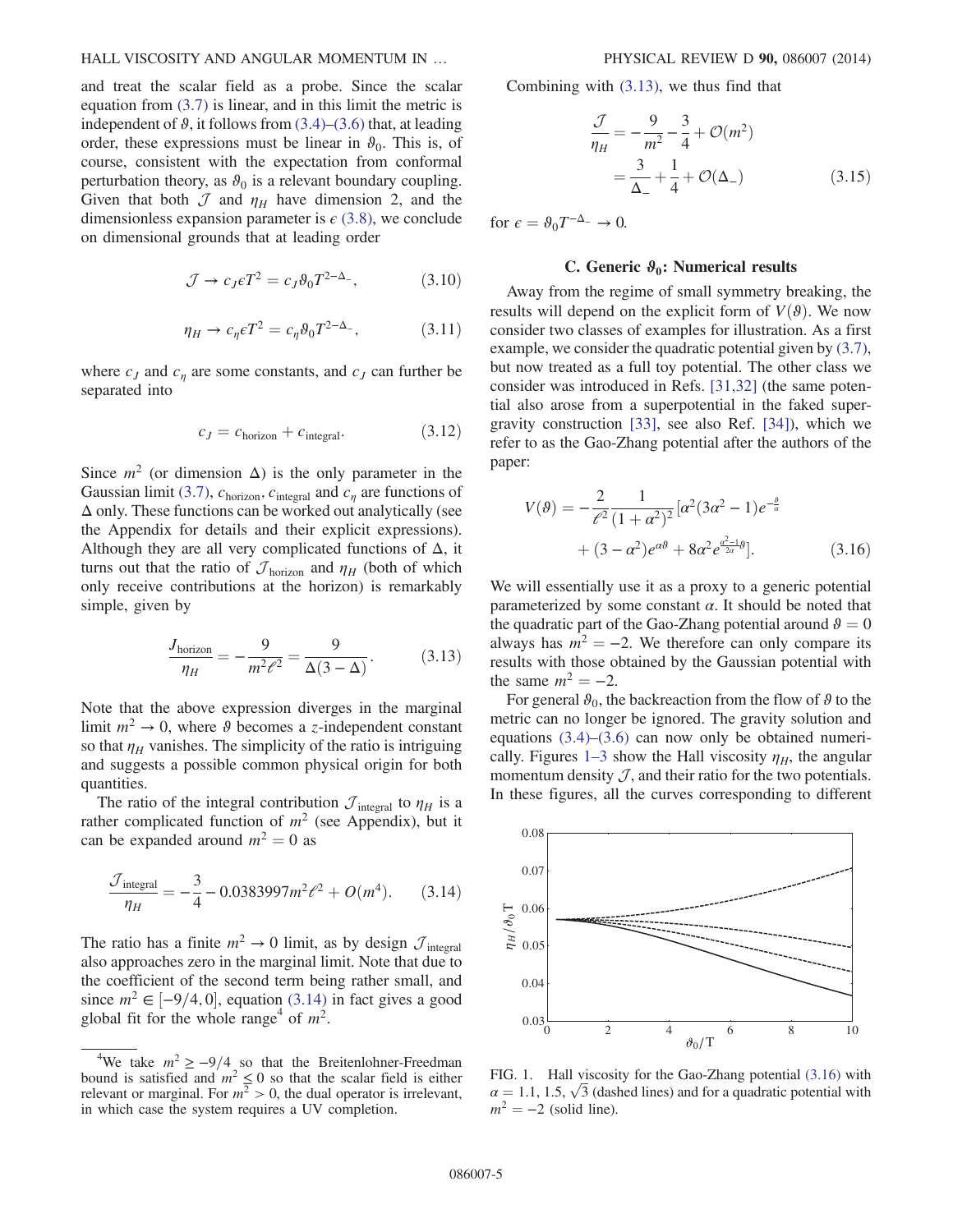

FIG. 2. Angular momentum density for the Gao-Zhang potential [\(3.16\)](#page-4-3) with  $\alpha = 1.1, 1.5, \sqrt{3}$  (dashed lines) and for a quadratic potential with  $m^2 = -2$  (solid line).



FIG. 3. Ratio of angular momentum density and Hall viscosity for the Gao-Zhang potential [\(3.16\)](#page-4-3) with  $\alpha = 1.1, 1.5, \sqrt{3}$  (dashed lines) and for a quadratic potential with  $m^2 = -2$  (solid line).

potentials converge for  $\theta_0 \ll T$  and approach finite values if we normalize them by  $\vartheta_0 T$ . Since for  $m^2 = -2$  we have  $2 - \Delta = 1$ , this confirms [\(3.10\)](#page-4-4) and [\(3.11\)](#page-4-5). In particular, the numerical values of  $c_{\text{horizon}}$ ,  $c_{\text{integral}}$  and  $c_{\eta}$ , including the ratios in  $(3.13)$  and  $(3.14)$ , agree perfectly with those obtained from the analytic expressions of the Appendix for  $m^2 = -2$ .

For arbitrary  $m^2$ , numerical results obtained for general  $\vartheta_0$  using the Gaussian potential [\(3.7\)](#page-3-4) also agree very well with  $(3.10)$ – $(3.14)$  obtained in the probe limit, which serves as a good consistency check for both calculations. In Figs. [4](#page-5-0) and [5](#page-5-1), we show  $\eta_H$  and  $\mathcal J$  as functions of  $m^2$  obtained at a fixed  $\partial_0/T^{\Delta_-} = 1/6$  that is sufficiently small to be in the plateau regime where  $\eta_H/\vartheta_0 T^{2-\Delta_-}$  and  $\mathcal{J}/\vartheta_0 T^{2-\Delta_-}$  are almost constant. The ratio  $\mathcal{J}/\eta_H$  is displayed in Fig. [6,](#page-5-2) and we found it fitted well by the hyperbola

$$
\frac{\mathcal{J}}{\eta_H} = -\frac{9}{m^2} + b. \tag{3.17}
$$

<span id="page-5-0"></span>

FIG. 4 (color online).  $\eta_H/\vartheta_0 T^{2-\Delta_-}$  as a function of  $m^2$  for  $\partial_0/T^{\Delta_-}=1/6.$ 

<span id="page-5-1"></span>

FIG. 5 (color online).  $\mathcal{J}/\vartheta_0 T^{2-\Delta_-}$  as a function of  $m^2$  for  $\theta_0/T^{\Delta_-}=1/6.$ 

<span id="page-5-2"></span>

FIG. 6 (color online). Angular momentum density to Hall viscosity ratio as a function of  $m^2$  for  $\theta_0/T^{\Delta_-} = 1/6$ .

The coefficient −9 for the  $1/m^2$  is within 0.1% for the entire plateau interval from  $\theta_0/T^{\Delta_-} = 1/12$  to 1/4. The constant term b depends slightly on  $\theta_0/T^{\Delta_-}$ , as numerical fits show  $-0.63$  at  $\theta_0/T^{\Delta_-} = 1/4$  and  $-0.73$  at  $\theta_0/T^{\Delta_-} = 1/12$ . These results indicate that as we approach the limit  $\theta_0/T^{\Delta_-} \to 0$ , *b* decreases monotonically and asymptotes to  $-3/4$ , which is consistent with [\(3.14\)](#page-4-0).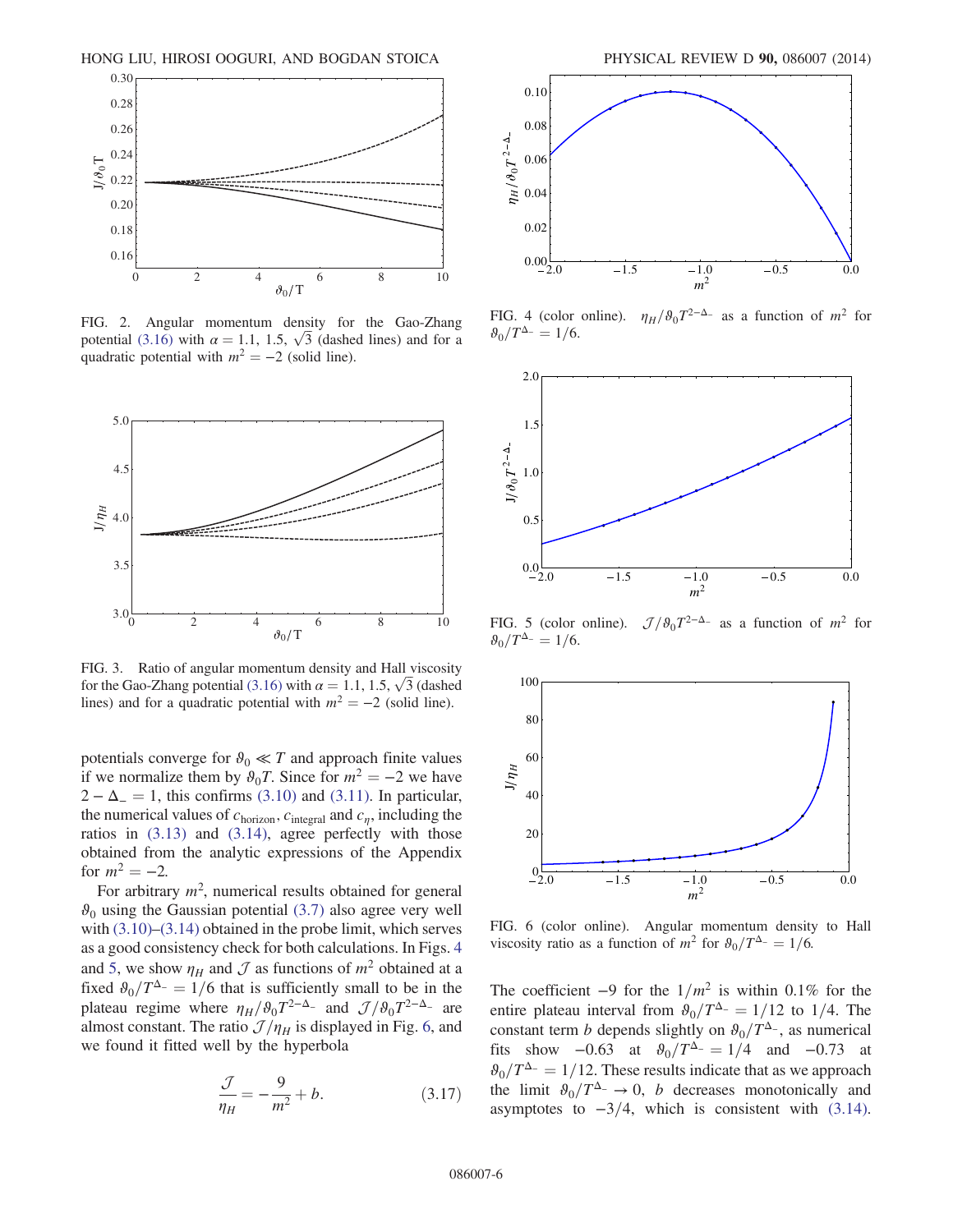One can fit with terms with higher orders in  $m<sup>2</sup>$ . For example, including an additional  $cm^2$  gives  $c \approx -10^{-2}$  as  $\theta_0/T^{\Delta_-} \to 0$ , which is again consistent with value before  $m<sup>2</sup>$  in [\(3.14\).](#page-4-0) Similarly, excellent agreement with [\(3.13\)](#page-4-1) and [\(3.14\)](#page-4-0) is found for  $\mathcal{J}_{\text{horizon}}/\eta_H$  and  $\mathcal{J}_{\text{integral}}/\eta_H$  separately.

#### D. Nonzero chemical potential

Let us now consider turning on a chemical potential in the holographic RG flows discussed earlier. For this purpose we add a Maxwell term to the action [\(3.1\)](#page-3-1), i.e. the Lagrangian density becomes

$$
\mathcal{L} = \mathcal{L}_1 - \frac{\ell^2}{2\kappa^2} \int d^4x \sqrt{-g} F_{\mu\nu} F^{\mu\nu}, \tag{3.18}
$$

and we turn on a nonzero chemical potential for the gauge field, i.e.  $A_t(z=0) = \mu$ . We are again interested in the leading behavior of the angular momentum and Hall viscosity in the limit  $\theta_0 \rightarrow 0$ , where we can replace the potential  $V(\theta)$  with its quadratic order [\(3.7\)](#page-3-4) and treat the scalar field evolution along the radial direction as a probe. Now the background geometry is replaced by that of a charged black brane with

$$
f = \frac{1}{h} = 1 - \frac{z^3}{z_M^3} + \frac{z^4}{z_Q^4},
$$
 (3.19)

where  $z_M$  and  $z_Q$  are length scales in the AdS bulk corresponding to the field theory energy and charge densities. They can be expressed in terms of temperature T and chemical potential  $\mu$  as

$$
z_M = \left(\frac{3}{4}\right)^{1/3} \frac{\left(\sqrt{3\mu^2 + 4\pi^2 T^2} - 2\pi T\right)^{2/3}}{\mu^{4/3} \left(\sqrt{3\mu^2 + 4\pi^2 T^2} - \pi T\right)^{1/3}},\qquad(3.20)
$$

$$
z_Q = \sqrt{\frac{\sqrt{3\mu^2 + 4\pi^2 T^2} - 2\pi T}{\mu^3}},
$$
\n(3.21)

and the horizon is located at

$$
z_0 = \frac{\sqrt{3\mu^2 + 4\pi^2 T^2} - 2\pi T}{\mu^2}.
$$
 (3.22)

<span id="page-6-0"></span>On dimensional grounds, we again write  $\eta_H$  and  $\mathcal J$  in the form  $(3.10)$ – $(3.12)$ , except that the various coefficients are now functions of  $\mu/T$ , i.e.  $c_J = c_J(m^2, \mu/T)$  and  $c_n = c_n(m^2, \mu/T)$ . Again, although  $c_{horizon}$  and  $c_n$  are complicated expressions, their ratio is remarkably simple and given by

$$
\frac{\mathcal{J}_{\text{horizon}}}{\eta_H} = -\frac{16\pi^2 T^2 z_0^2}{m^2 \ell^2} = -\frac{16\pi^2 T^2 (\sqrt{3\mu^2 + 4\pi^2 T^2} - 2\pi T)^2}{\mu^4 m^2 \ell^2}, \quad (3.23)
$$

where in the second line we have expressed the horizon size  $z_0$  in terms of  $\mu$  and T. Equation [\(3.23\)](#page-6-0) recovers [\(3.13\)](#page-4-1) when  $\mu = 0$ , but in the limit  $T \to 0$  with a fixed  $\mu$ , it behaves as

$$
\frac{\mathcal{J}_{\text{horizon}}}{\eta_H} = -\frac{48\pi^2 T^2}{m^2 \ell^2 \mu^2}, \qquad T \to 0. \tag{3.24}
$$

The numerical analysis suggests this happens because  $J_{\text{horizon}} \propto T^2$  at small T, whereas  $\eta_H \propto \mu^2$ . The numerical analysis also indicates  $J \propto \mu^2$  in the  $T \to 0$  limit, so that the ratio  $J/\eta_H$  tends to a constant.

#### E. Analytic Gao-Zhang solutions

As our last example of holographic RG flow, we consider a Lagrangian with a dilatonic coupling in the Maxwell term; i.e. we add the following term to the Lagrangian of [\(3.1\)](#page-3-1),

$$
\mathcal{L} = \mathcal{L}_1 - \frac{\ell^2}{2\kappa^2} \int d^4x \sqrt{-g} e^{-\alpha\theta} F_{\mu\nu} F^{\mu\nu}, \tag{3.25}
$$

<span id="page-6-1"></span>and turn on a nonzero chemical potential for the gauge field. In this case, with the potential given by [\(3.16\),](#page-4-3) there is a family of analytic solutions [\[31\]](#page-12-14), given by

$$
ds^{2} = -f(r)dt^{2} + f(r)^{-1}dr^{2} + h(r)(dx^{i})^{2}, \qquad (3.26)
$$

$$
f(r) = \frac{r_A}{r} \left( 1 + \frac{r_B}{r} \right)^{-\frac{2}{1+a^2}} \left[ \frac{r^3}{\ell^2 r_A} \left( 1 + \frac{r_B}{r} \right)^{\frac{4}{1+a^2}} - 1 \right], \quad (3.27)
$$

$$
h(r) = \frac{r^2}{\ell^2} \left( 1 + \frac{r_B}{r} \right)^{\frac{2}{1+\alpha^2}},\tag{3.28}
$$

in coordinates that are convenient for our purpose. The solutions are parametrized by  $\alpha$ , with  $\alpha = 0$  corresponding to the Reissner-Nordström brane with scalar field turned off. The only nonvanishing component of the gauge field associated with the Maxwell tensor is

$$
A_t = \frac{Q}{r_0 + r_B} - \frac{Q}{r + r_B},
$$
 (3.29)

<span id="page-6-2"></span>while the scalar field is

$$
\theta(r) = -\frac{2\alpha}{1+\alpha^2} \log\left(1 + \frac{r_B}{r}\right). \tag{3.30}
$$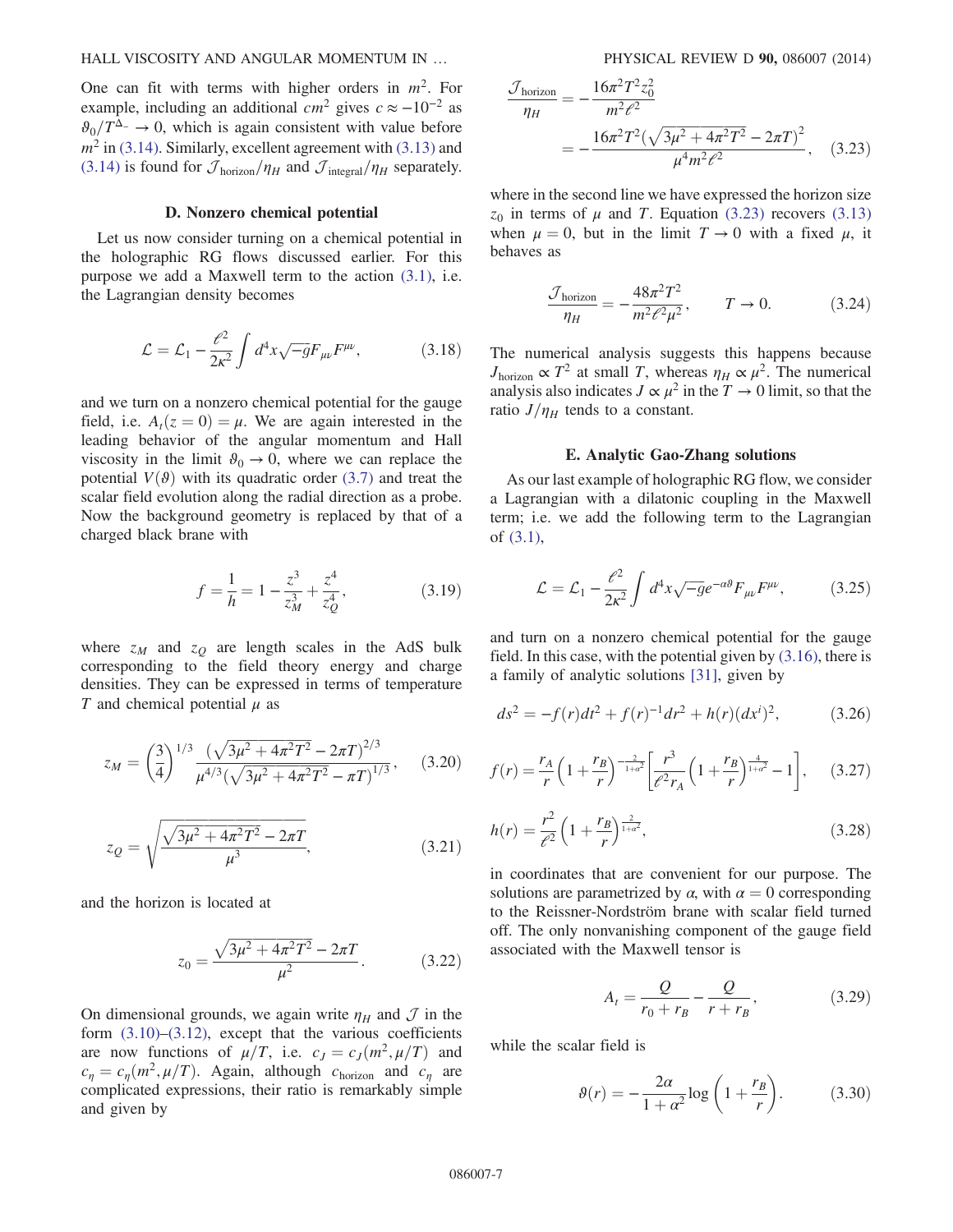Here  $r_0$  is the location of the horizon, which appears in the gauge field because we impose the boundary condition  $A_t(r = r_0) = 0$ . Note that the solution does not depend on the Chern-Simons coupling constant  $\alpha_{\text{CS}}$ , since  $^*RR = 0$ for any spherically symmetric metric.

The electric charge density  $Q$  of the black brane is given by

$$
Q^2 = \frac{1}{\ell^2} \frac{r_A r_B}{1 + \alpha^2}.
$$
 (3.31)

<span id="page-7-0"></span>The corresponding chemical potential can be read off as

$$
\mu = A_t(r = \infty) = \frac{1}{\ell(r_0 + r_B)} \sqrt{\frac{r_A r_B}{1 + \alpha^2}}.
$$
 (3.32)

<span id="page-7-1"></span>The Hawking temperature is given by

$$
T = \frac{1}{4\pi} \frac{\partial f}{\partial r} \bigg|_{r=r_0} = \frac{3}{4\pi \ell} \sqrt{\frac{r_A}{r_0}} \bigg[ 1 - \frac{4r_B}{3(1+\alpha^2)(r_0 + r_B)} \bigg].
$$
\n(3.33)

<span id="page-7-2"></span>We should think of  $r_{A/B}$  as given by the chemical potential in Eq. [\(3.32\)](#page-7-0) and by the temperature in Eq. [\(3.33\).](#page-7-1) The horizon location  $r_0$  is obtained by solving  $f(r_0) = 0$ , namely,

$$
\frac{r_0^3}{\ell^2 r_A} \left( 1 + \frac{r_B}{r_0} \right)^{\frac{4}{1+\alpha^2}} = 1. \tag{3.34}
$$

Equations  $(3.32)$ ,  $(3.33)$  and  $(3.34)$  can be solved analytically, and we can thus express  $r_{A/B}$  and  $r_0$  in terms of algebraic functions of  $\mu$  and T. For  $\alpha^2 < 1/3$ , there is only one solution for given values of  $\mu$  and T,

$$
r_0 = \sqrt{1 + \alpha^2} \ell^2 \frac{\mu}{U} (1 + U^2)^{\frac{a^2 - 1}{a^2 + 1}}, \tag{3.35}
$$

<span id="page-7-4"></span>where

$$
U = \frac{\sqrt{1 + \alpha^2} (\sqrt{4\pi^2 T^2 + 3(1 - 3\alpha^2)\mu^2} - 2\pi T)}{(1 - 3\alpha^2)\mu}.
$$
 (3.36)

For  $\alpha^2 \ge 1/3$ , there are two solutions, corresponding to different values of the scalar field source  $\vartheta_0$ . For simplicity, however, in this paper we will focus on the  $\alpha^2 < 1/3$  case, as taking  $\alpha^2 \geq 1/3$  does not offer further physical intuition.

Let us now examine the behavior of the scalar field near the boundary. Expanding  $\vartheta$  as  $r \to \infty$ , we obtain

$$
\vartheta = -\frac{2\alpha}{1+\alpha^2} \frac{r_B}{r} + \frac{\alpha}{1+\alpha^2} \left(\frac{r_B}{r}\right)^2 + \cdots. \tag{3.37}
$$

The CFT operator  $\Phi$  dual to  $\theta$  carries conformal dimension 1 or 2 depending on the boundary condition for  $\theta$ . To be more specific, let us pick the boundary condition so that the conformal dimension of  $\Phi$  is 1. If one wants the conformal dimension to be 2, one can simply exchange the expectation value  $\langle \Phi \rangle$  and the source  $\vartheta$  in the discussion below.

According to the standard AdS/CFT dictionary, the coefficient of  $1/r^2$  should be interpreted as an expectation value  $\langle \Phi \rangle$  of the CFT operator  $\Phi$ . The coefficient of the  $1/r$ term is then interpreted as a source  $\theta_0$  for  $\Phi$ . The nonvanishing  $1/r$  term in the expansion of  $\theta$  means that the dual CFT is deformed by turning on the relevant operator Φ. The magnitude of the deformation,  $\theta_0$ , is proportional to  $r_B$ ,

$$
\vartheta_0 = -\frac{2\alpha}{1+\alpha^2} r_B = -\frac{2\alpha}{\sqrt{1+\alpha^2}} \ell^2 \mu U (1+U^2)^{\frac{\alpha^2-1}{\alpha^2+1}}, \quad (3.38)
$$

so that  $\partial_0/T$  is a function of  $\mu/T$  and  $\alpha$ . Since different deformations correspond to different CFTs, in the bulk a given value of  $\theta_0/T$  is related to a fixed value of  $\mu/T$ .

Even though in the Gao-Zhang setup the scalar source is not independent of  $\mu$  and T, their model can be used to gain analytic intuition into the relation between Hall viscosity and angular momentum density. In particular, Ref. [\[6\]](#page-12-2) has argued from the field theory side that there should exist a simple proportionality relation between the two, at least in certain gapped systems. This can be readily compared with the analytic model of Gao-Zhang, and we find that for this class of models the relation between the two quantities is more complicated.

Applying Eqs. [\(3.4\)](#page-3-2)–[\(3.6\)](#page-3-3) to the Gao-Zhang model, we obtain for the Hall viscosity and gravitational Chern-Simons angular momentum density

$$
\eta_H = \frac{\alpha_{\rm CS}}{4\kappa^2} h(r_0) f'(r_0) \vartheta'(r_0)
$$
\n(3.39)

<span id="page-7-3"></span>and

$$
\mathcal{J} = \frac{\alpha_{\rm CS}}{4\kappa^2} \int_{r_0}^{\infty} dr \vartheta(r) \partial_r \left[ h^2(r) \left( \partial_r \frac{f(r)}{h(r)} \right)^2 \right],\qquad(3.40)
$$

with f, h and  $\theta$  given in Eqs. [\(3.26\)](#page-6-1)–[\(3.30\)](#page-6-2).  $\mathcal{J}_{\text{horizon}}$  is still specified by Eq. [\(3.4\)](#page-3-2) with the scalar field evaluated at the horizon.

The Hall viscosity can further be written in terms of  $T$ ,  $r_0$ ,  $r_A$  and  $r_B$  as

$$
\eta_H = \frac{2\pi\alpha_{\rm CS}\ell}{\kappa^2} \frac{\alpha}{1 + \alpha^2} T \sqrt{\frac{r_A}{r_0}} \frac{r_B}{r_0 + r_B},\tag{3.41}
$$

which can then be recast in terms of  $\mu$  and T as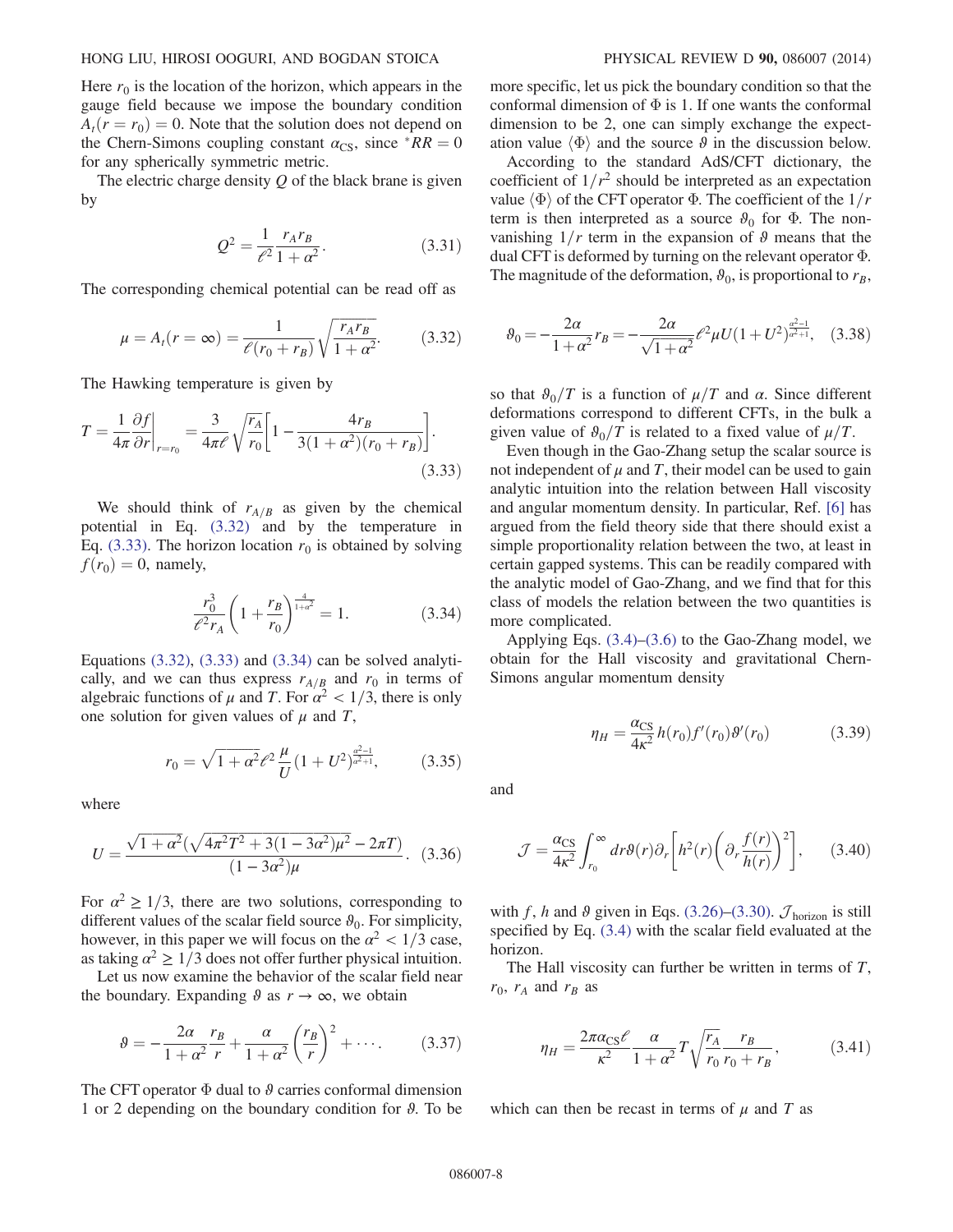$$
\eta_H = \frac{2\pi\alpha_{\rm CS}t^2\alpha T(\sqrt{3(1-3\alpha^2)\mu^2+4\pi^2T^2-2\pi T})}{(1-3\alpha^2)\kappa^2}.
$$
\n(3.42)

The total angular momentum in Eq. [\(3.40\)](#page-7-3) can also be integrated in closed form, but the result is long and unilluminating. In terms of  $\mu$  and T, the horizon component of the angular momentum reads

$$
\mathcal{J}_{\text{horizon}} = \frac{8\pi^2 \alpha_{\text{CS}} \ell^2 \alpha T^2}{(\alpha^2 + 1)\kappa^2} \ln\left(1 + U^2\right),\tag{3.43}
$$

with  $U$  defined in Eq.  $(3.36)$ .

To gain some physical intuition, we can expand the Hall viscosity, gravitational angular momentum and horizon component of the angular momentum in a series at small  $\mu$ as

$$
\frac{\eta_H}{T^2} = \frac{\alpha_{\rm CS} \ell^2}{\kappa^2} \left[ \frac{3\alpha \mu^2}{2T^2} + \frac{9\alpha (3\alpha^2 - 1)\mu^4}{32\pi^2 T^4} + \mathcal{O}\left(\frac{\mu^6}{T^6}\right) \right], \quad (3.44)
$$

$$
\frac{\mathcal{J}}{T^2} = \frac{\alpha_{\rm CS} \ell^2}{\kappa^2} \left[ \frac{18\alpha \mu^2}{5T^2} + \frac{9\alpha (57\alpha^2 - 49)\mu^4}{160\pi^2 T^4} + \mathcal{O}\left(\frac{\mu^6}{T^6}\right) \right], \quad (3.45)
$$

$$
\frac{\mathcal{J}_{\text{horizon}}}{T^2} = \frac{\alpha_{\text{CS}}\ell^2}{\kappa^2} \left[ \frac{9\alpha\mu^2}{2T^2} + \frac{27\alpha(9\alpha^2 - 7)\mu^4}{64\pi^2 T^4} + \mathcal{O}\left(\frac{\mu^6}{T^6}\right) \right].
$$
\n(3.46)

Finally, when including an axionic term

$$
\mathcal{L}_{\text{CS}} = -\beta_{\text{CS}} \ell^2 \vartheta^* F^{ab} F_{ab},\tag{3.47}
$$

the angular momentum density for the Gao-Zhang solutions is

$$
\mathcal{J} = \frac{4\beta_{\rm CS}\ell^2}{\kappa^2} \int_{r_0}^{\infty} dr (A_t(r) - \mu) A_t'(r) \vartheta(r). \tag{3.48}
$$

This expression can be integrated in closed form, but it is unilluminating. In the small- $\mu$  limit, it can be expanded as

$$
\frac{\mathcal{J}}{\mu^2} = \frac{\beta_{\rm CS} \ell^2}{\kappa^2} \left[ \frac{3\alpha \mu^2}{2\pi^2 T^2} + \frac{9\alpha (33\alpha^2 - 31)\mu^4}{256\pi^4 T^4} + \mathcal{O}\left(\frac{\mu^6}{T^6}\right) \right].
$$
\n(3.49)

# <span id="page-8-0"></span>IV. HOLOGRAPHIC VEV FLOW: BREAKING BY THE DILATON COUPLING

<span id="page-8-1"></span>We now consider a class of models in which the scalar  $\vartheta$ is normalizable at the AdS boundary, but the parity and time-reversal symmetries are broken by the dilaton coupling. We consider the Lagrangian

$$
\mathcal{L} = \frac{1}{2\kappa^2} \sqrt{-g} \left[ R - \frac{1}{2} (\partial \theta)^2 - V(\theta) - \ell^2 e^{-\alpha \theta} F^2 + \mathcal{L}_{\text{CS}} \right]
$$
\n(4.1)

and put the system at finite chemical potential. In this setup, the bulk gauge field which is needed for a nonzero chemical potential can drive a normalizable nontrivial scalar hair through the dilatonic coupling. The parity and time-reversal symmetries are broken, since the dilaton coupling  $e^{-\alpha\theta}$  is not invariant under  $\theta \rightarrow -\theta$ .

Below, we will discuss the gauge Chern-Simons term and the gravitational Chern-Simons term separately. Since both the angular momentum and the Hall viscosity are linear in these couplings, we can simply add the two results to obtain the whole picture. Just as in the previous section, we use two types of potentials, the Gaussian potential  $(3.7)$ and the Gao-Zhang potential [\(3.16\)](#page-4-3).

### A. Gauge Chern-Simons coupling

For a single scalar field, let us parametrize the gauge Chern-Simons term as

$$
\mathcal{L}_{\text{CS}} = -\beta_{\text{CS}} \ell^2 \vartheta^* F^{ab} F_{ab}.
$$
 (4.2)

<span id="page-8-2"></span>This term generates angular momentum density but not Hall viscosity, which was first pointed out by Ref. [\[17\]](#page-12-5). Specializing Eqs.  $(2.6)$  and  $(2.7)$  to Lagrangian  $(4.1)$ , the angular momentum density is given by

$$
\mathcal{J} = -\frac{2\beta_{\rm CS} \ell^2}{\kappa^2} \mu^2 \vartheta(z_0) + \frac{2\beta_{\rm CS} \ell^2}{\kappa^2} \int_0^{z_0} dz (A_t(z) - \mu)^2 \vartheta'(z), \tag{4.3}
$$

while the gravitational Chern-Simons contribution is the same as in Eqs.  $(3.4)$  and  $(3.5)$ .

Figure [7](#page-9-0) shows the angular momentum density as a function of  $\mu^2/T^2$  for a Gaussian potential with  $m^2 = -2$ and Gao-Zhang potentials with various  $\alpha$ . The vertical axis is normalized by the dilatonic coupling  $\alpha$ . We note that in the small  $\mu/T$  limit, all curves scale as  $\mathcal{J} \propto \alpha \mu^4/T^2$ . This is to be expected, since in this limit the scalar field can be expanded in a perturbative series with the first term proportional to  $\alpha \mu^2/T^2$  (by parity and dimensional analysis), and the gauge fields in Eq. [\(4.3\)](#page-8-2) contribute a factor of  $\mu^2$ .

Figure [8](#page-9-1) shows the angular momentum as a function of  $\mu^2/T^2$  for Gaussian potentials of various  $m^2$ . We note that although for all masses  $\mathcal{J} \propto \alpha \mu^4/T^2$  in the small  $\mu/T$  limit, the slope depends on  $m^2$ . We also remark that, for large  $\mu/T$ , the angular momentum density is proportional to  $\mu^2$ for all the potentials we have investigated. Since the vertical axes of these figures are taken to be  $\mathcal{J}/\mu^2$ , this can be seen in some of the curves becoming horizontal for large  $\mu^2/T^2$ . We note that all curves flatten at large  $\mu^2/T^2$ , even though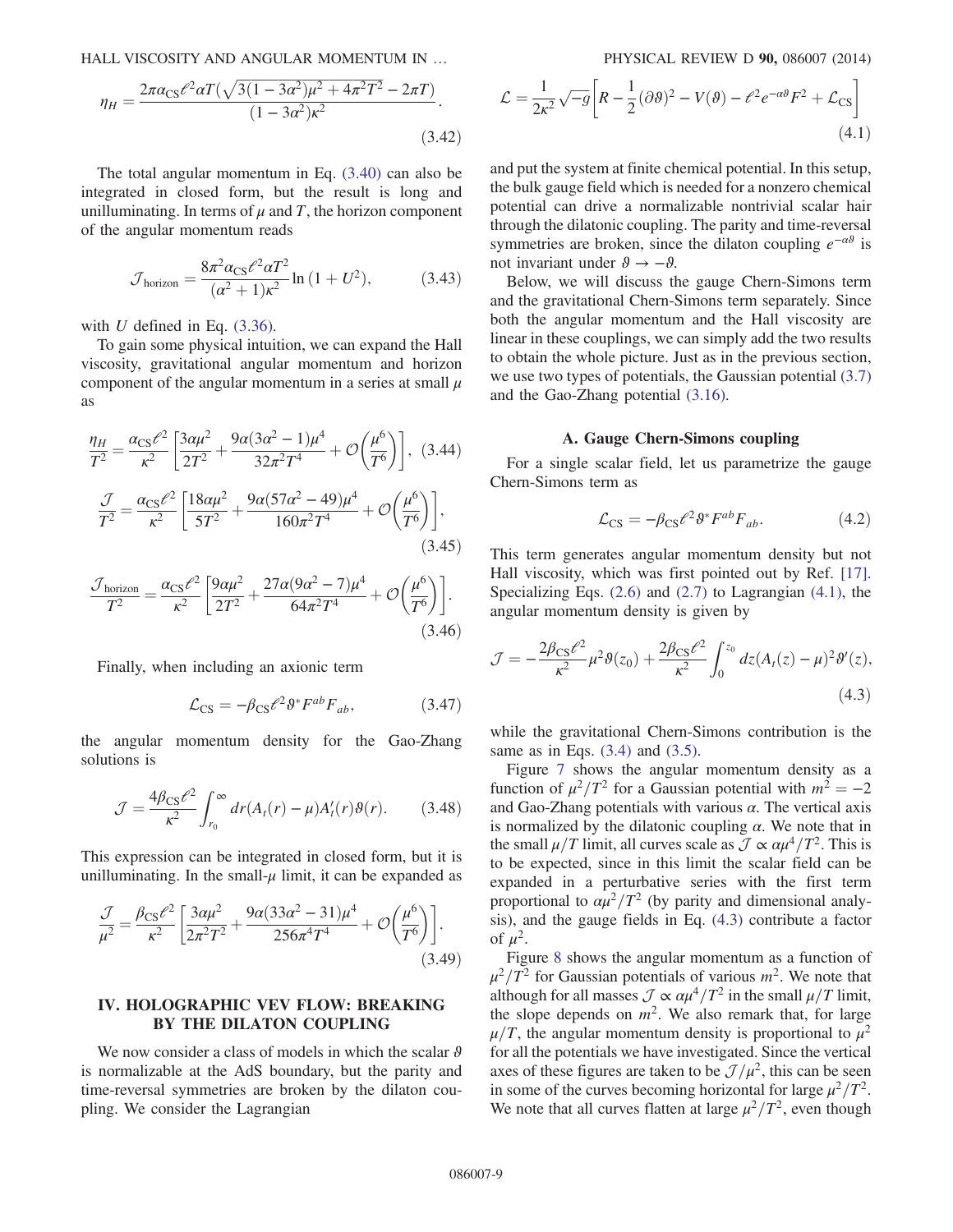<span id="page-9-0"></span>

FIG. 7 (color online). The angular momentum density generated by the gauge Chern-Simons coupling as a function of  $\mu^2/T^2$  for the Gaussian potential  $m^2 = -2$  and dilatonic coupling  $\alpha = 0.5$  (upper solid red line) and 0.9 (lower solid orange line) and for Gao-Zhang potentials with  $\alpha = 0.5, 1.5$ and  $\sqrt{3}$  (dashed lines).

<span id="page-9-1"></span>

FIG. 8 (color online). The angular momentum density generated by the gauge Chern-Simons coupling as a function of  $\mu^2/T^2$  for dilatonic coupling  $\alpha = 0.5$  and Gaussian potentials with  $m^2 = -2$ (upper line, red), 1.4 (orange),  $-1$  (green),  $-0.6$  (blue) and  $-0.2$ (lower line, purple).

this is not apparent in the range displayed in the figures. The asymptotic value of  $\mathcal{J}/\mu^2$  depends on the dilatonic coupling, the scalar field mass and the details of the potential. It would be interesting to further explore this relation to better determine the type of models where it holds.

#### B. Gravitational Chern-Simons coupling

We now turn our attention to the gravitational Chern-Simons coupling, adding

$$
\mathcal{L}_{\text{CS}} = -\frac{\alpha_{\text{CS}}}{4} \ell^2 \vartheta^* RR \tag{4.4}
$$

to Lagrangian [\(4.1\)](#page-8-1). This will generate both Hall viscosity and angular momentum, according to Eq. [\(3.6\)](#page-3-3) for the Hall viscosity and Eqs. [\(3.4\)](#page-3-2) and [\(3.5\)](#page-3-6) for the angular momentum density.

Figures 9–[11](#page-9-2) show the Hall viscosity, the angular momentum density, and their ratio as functions of  $\mu^2/T^2$ for the Gaussian potential with  $m^2 = -2$  and for Gao-Zhang potential with various  $\alpha$ . For small  $\mu/T$ , all curves converge, and we have

$$
\eta_H = 0.032 \alpha \mu^2
$$
,  $\mathcal{J} = 0.039 \alpha \mu^2$ . (4.5)

Figure [12](#page-10-1) shows Hall viscosity and angular momentum density as functions of  $m^2$  at  $\mu^2/T^2 = 0.1$ . This value of  $\mu^2/T^2$  is sufficiently small to be in the plateau regime, and  $\eta_H/\mu^2$  and  $\mathcal{J}/\mu^2$  are  $\mu/T$  independent. We note that both  $\eta_H$  and  $\mathcal J$  are nonzero at  $m^2 \to 0$ , and their values in this limit are

<span id="page-9-2"></span>

FIG. 9 (color online). Hall viscosity as a function of  $\mu^2/T^2$  for Gao-Zhang potentials with  $\alpha = 0.5$ , 1.5 and  $\sqrt{3}$  (dashed lines) and for quadratic potentials with  $m^2 = -2$  and dilatonic coupling  $\alpha = 0.5$  (upper solid red line) and 0.9 (lower solid orange line).



FIG. 10 (color online). Gravitational angular momentum density as a function of  $\mu^2/T^2$  for Gao-Zhang potentials with  $\alpha = 0.5$ , 1.5 and  $\sqrt{3}$  (dashed lines) and for quadratic potentials with  $m^2 = -2$  and dilatonic coupling  $\alpha = 0.5$  (lower solid red line) and 0.9 (upper solid orange line).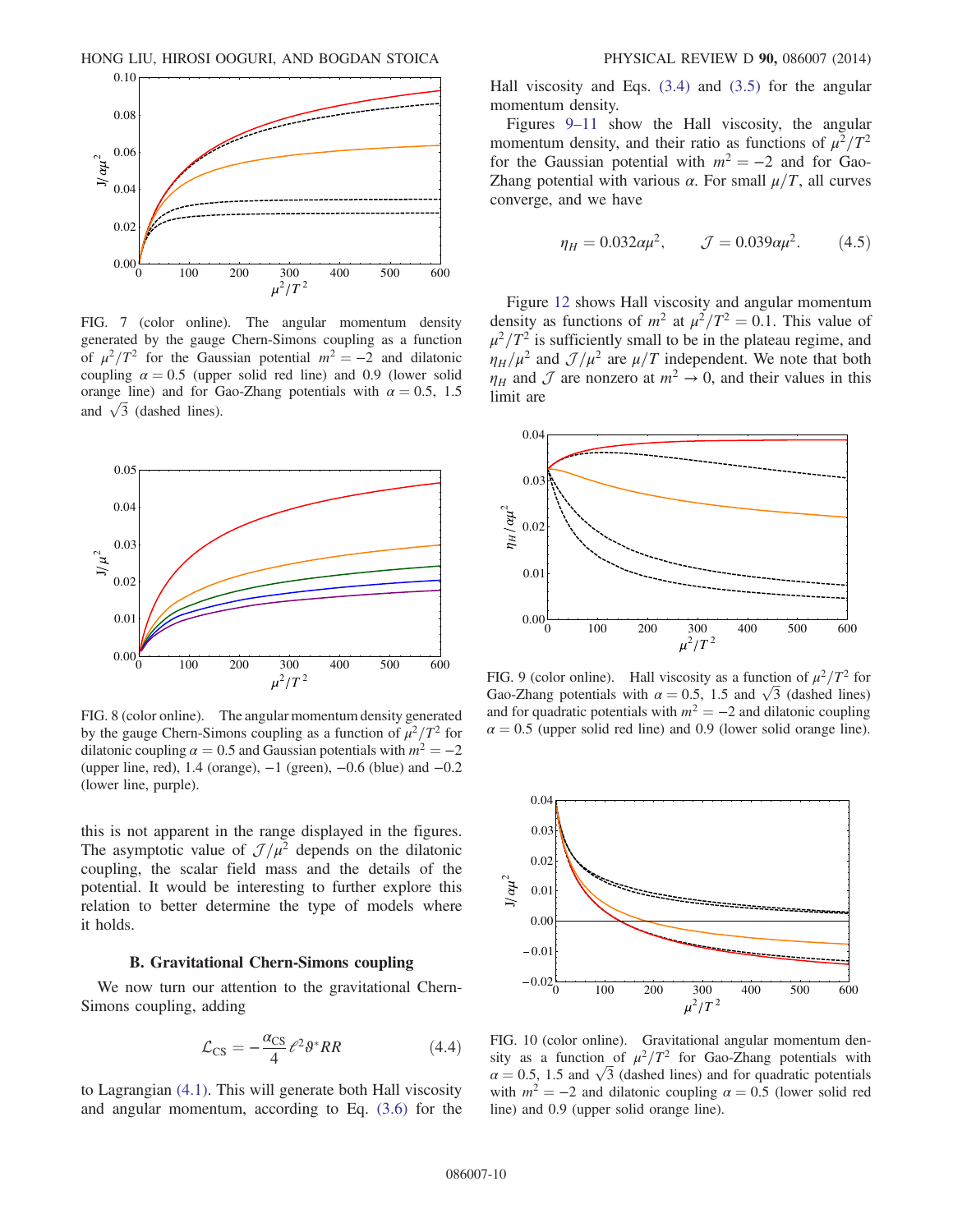

FIG. 11 (color online). Gravitational angular momentum density to Hall viscosity ratio as a function of  $\mu^2/T^2$  for Gao-Zhang potentials with  $\alpha = 0.5$ , 1.5 and  $\sqrt{3}$  (dashed lines) and for quadratic potentials with  $m^2 = -2$  and dilatonic coupling  $\alpha =$ 0.5 (lower solid red line) and 0.9 (upper solid orange line).

<span id="page-10-1"></span>

FIG. 12 (color online).  $\eta_H/\mu^2$  (blue, upper line on the right) and  $\mathcal{J}/\mu^2$  (black, lower line on the right) as a function of  $m^2$  for  $\mu^2/T^2 = 0.1$ .

$$
\frac{\eta_H}{\mu^2} = 0.0099 + \mathcal{O}(m^2), \quad \frac{\mathcal{J}}{\mu^2} = 0.0082 + \mathcal{O}(m^2). \quad (4.6)
$$

The two numerical coefficients vary by less than  $1\%$  as  $\mu^2/T^2$  is increased from 0 to  $\mu^2/T^2 \le 0.6$ . Both the horizon and the bulk terms contribute to the total angular momentum and are of the same order of magnitude, but they have opposite signs.

The ratio  $J/\eta_H$  is represented in Fig. [13](#page-10-2) for  $\mu^2/T^2 = 0.1$ . In the small- $m$  limit, it can be expanded as

$$
\frac{\mathcal{J}}{\eta_H} = 0.84 + \mathcal{O}(m^2),\tag{4.7}
$$

where again the numerical coefficient varies by less than 1% for  $\mu^2/T^2 \lesssim 0.6$ . For the horizon part of the angular momentum density, we have

$$
\frac{\mathcal{J}_{\text{horizon}}}{\eta_H} = 1.33 + \mathcal{O}(m^2)
$$
 (4.8)

<span id="page-10-3"></span>at  $\mu^2/T^2 = 0.1$ , and the numerical coefficient decreases by about 1% at  $\mu^2/T^2 = 0.6$ . It is possible to better understand the ratio  $\mathcal{J}_{\text{horizon}}/\eta_H$  by going to the probe approximation and using the scalar field equation to relate  $\theta$  and  $\theta'(z_0)$ . Doing so gives

$$
\frac{\mathcal{J}_{\text{horizon}}}{\eta_H} = \frac{-144\pi^2 T^2 \theta(z_0)}{18\alpha\mu^2 + m^2 \ell^2 \theta(z_0)\rho},\tag{4.9}
$$

where

$$
\rho \equiv 3\mu^2 + 4\pi T(\sqrt{3\mu^2 + 4\pi^2 T^2} + 2\pi T). \tag{4.10}
$$

Equation [\(4.9\)](#page-10-3) agrees well with the numerical data in the probe limit.

#### V. DISCUSSION

<span id="page-10-0"></span>In this paper, we computed the angular momentum density and the Hall viscosity for specific classes of holographic models dual to gapless relativistic quantum systems in  $(2 + 1)$  dimensions. Unlike gapped systems at zero temperature, no simple relation is known between the angular momentum and the Hall viscosity. We found that although the angular momentum density receives contributions both from the gauge and gravitational Chern-Simons terms, the Hall viscosity requires the gravitational Chern-Simons term. This highlights a distinction between the two quantities for gapless systems.

Moreover, when the operator dual to the scalar field  $\theta$  is marginal, the Hall viscosity vanishes even when  $\theta$  couples to the gravitational  $*RR$ . This is because the holographic expression for the Hall viscosity [\(2.8\)](#page-2-4) is proportional to  $C' = \partial_z C(\vartheta(z))$  at the horizon  $z = z_0$ . In order for it to be nonzero, some energy scale is required. We therefore

<span id="page-10-2"></span>

FIG. 13. Angular momentum density to Hall viscosity ratio as a function of  $m^2$  for  $\mu^2/T^2 = 0.1$ .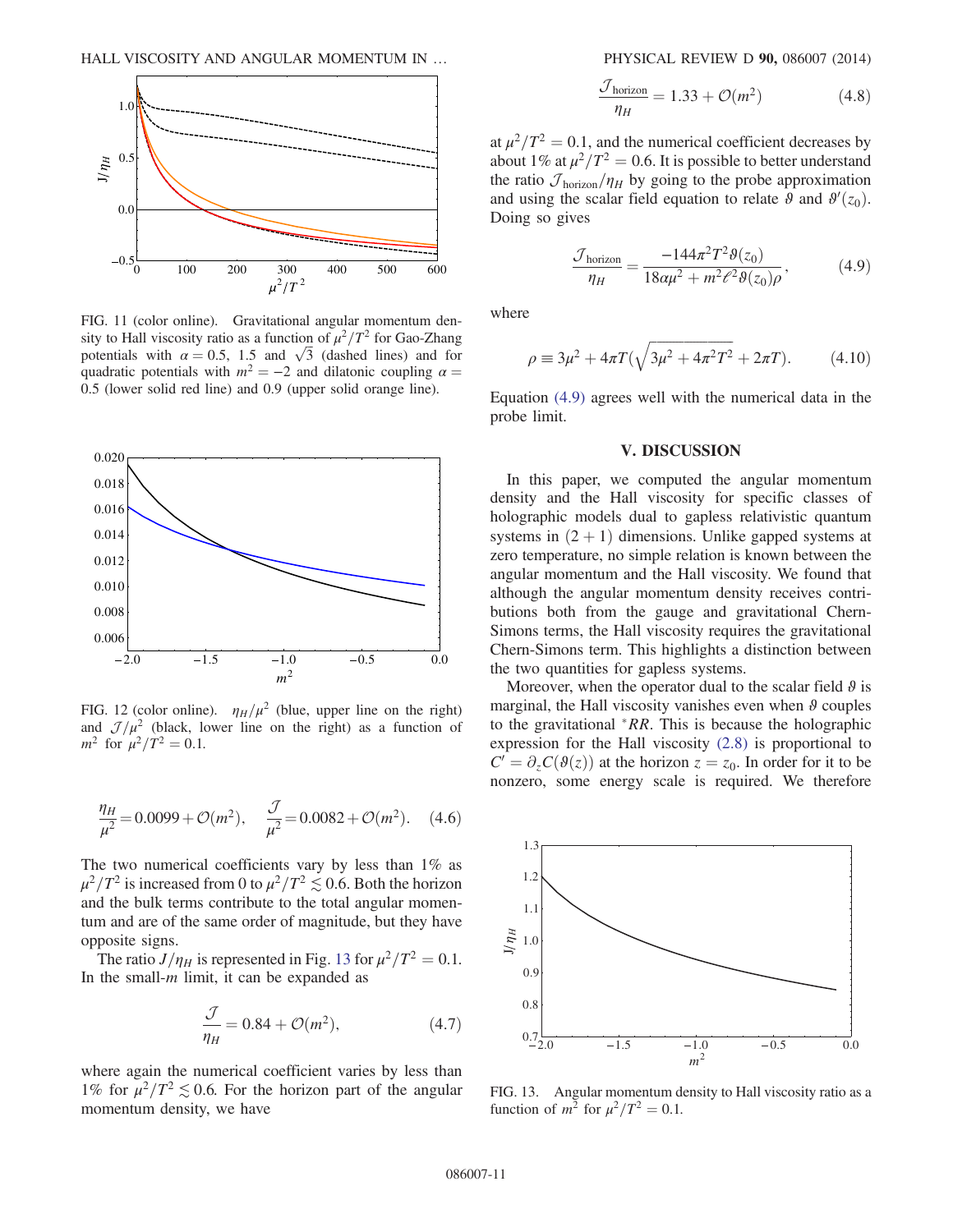conjecture that the Hall viscosity  $\eta_H$  vanishes for a conformal field theory, at least in the large-N limit.

Nevertheless, we also found that when both quantities are induced by the gravitational Chern-Simons term, their ratio shows universal properties as the systems approach their criticalities. In Sec. [III](#page-3-0), we studied a boundary system perturbed by a relevant operator of dimension Δ. The operator is odd under the parity and time-reversal symmetries, and thus we are breaking these symmetries explicitly. To the leading order in the pertubative expansion, the holographic computation shows that the ratio of the angular momentum density  $\mathcal J$  and the Hall viscosity  $\eta_H$ depends only on  $\Delta$  and is given by

$$
\frac{\mathcal{J}}{\eta_H} = \frac{9}{\Delta(3-\Delta)} - \frac{3}{4} + O(3-\Delta). \tag{5.1}
$$

The  $1/(3 - \Delta)$  pole is a reflection of the fact that the Hall viscosity  $\eta_H$  vanishes in the marginal case of  $\Delta = 3$ .

We also found that the angular momentum density can be decomposed as  $\mathcal{J} = \mathcal{J}_{\text{horizon}} + \mathcal{J}_{\text{integral}}$ , where  $\mathcal{J}_{\text{horizon}}$  is a contribution from the horizon, and  $\check{\mathcal{J}}_{\text{integral}}$  is an integral from the horizon to the boundary. On the other hand,  $\eta_H$ depends only on data at the horizon. From the point of view of the boundary theory,  $\eta_H$  and  $\mathcal{J}_{\text{horizon}}$  are due to IR physics, while  $\mathcal{J}_{\text{integral}}$  depends on dynamics at all scales. We found that  $\eta_H$  and  $\mathcal{J}_{\text{horizon}}$  are related in a particularly simple way as

$$
\frac{\mathcal{J}_{\text{horizon}}}{\eta_H} = \frac{9}{\Delta(3-\Delta)},\tag{5.2}
$$

<span id="page-11-0"></span>with no  $O(3 - \Delta)$  corrections. We also found similar universal properties when the parity and time-reversal symmetries are broken by the dilatonic coupling. It would be interesting to find out if the decomposition  $\mathcal{J} =$  $\mathcal{J}_{\text{horizon}} + \mathcal{J}_{\text{integral}}$  can be explained from the point of the boundary theory and if  $(5.2)$  can be derived using its conformal perturbation.

### ACKNOWLEDGMENTS

We thank N. Read, O. Saremi, D. T. Son, and C. Wu for useful discussion. H. O. and B. S. are supported in part by U.S. Department of Energy Grant No. DE-FG03-92- ER40701. The work of H. O. is also supported in part by a Simons Investigator award from the Simons Foundation, the WPI Initiative of MEXT of Japan, and JSPS Grant-in-Aid for Scientific Research No. C-23540285. He also thanks the hospitality of the Aspen Center for Physics and the National Science Foundation, which supports the Center under Grant No. PHY-1066293, and of the Simons Center for Geometry and Physics. The work of B. S. is supported in part by a Dominic Orr Graduate Fellowship. B. S. would like to thank the hospitality of the Kavli Institute for the Physics and Mathematics of the Universe and of the Yukawa Institute for Theoretical Physics. H. L. is supported in part by funds provided by the U.S. Department of Energy under cooperative research agreement No. DE-FG0205ER41360 and thanks the hospitality of the Isaac Newton Institute for Mathematical Sciences.

# APPENDIX: ANALYTIC CALCULATION IN THE SMALL- $\theta_0$  LIMIT

This appendix presents some exact results obtained by solving the scalar field equation in the probe limit for a Schwarzschild black brane. For the metric [\(3.9\)](#page-3-7) and quadratic potential, the scalar field equation

$$
\frac{1}{\sqrt{-g}}\partial_a(g^{ab}\sqrt{-g}\partial_b\vartheta(z)) - V'(\vartheta) = 0 \tag{A1}
$$

can be rewritten as

$$
z^{2}(z^{3}-z_{M}^{3})\theta'' + z(z^{3}+2z_{M}^{3})\theta' + m^{2}z_{M}^{3}\theta = 0.
$$
 (A2)

This can be solved analytically, and the solution is a sum of two hypergeometric functions. Demanding analyticity at the horizon, we obtain

$$
\frac{\vartheta}{\vartheta_{0}} = z^{3-\Delta} {}_{2}F_{1}\left(1 - \frac{\Delta}{3}, 1 - \frac{\Delta}{3}; 2 - \frac{2\Delta}{3}; \frac{z^{3}}{z_{M}^{3}}\right) - \frac{\Gamma(2 - \frac{2\Delta}{3})\Gamma^{2}(\frac{\Delta}{3})z^{\Delta}z_{M}^{3-2\Delta}{}_{2}F_{1}(\frac{\Delta}{3}, \frac{\Delta}{3}; \frac{2\Delta}{3}; \frac{z^{3}}{z_{M}^{3}})}{\Gamma^{2}(1 - \frac{\Delta}{3})\Gamma(\frac{2\Delta}{3})}, \quad (A3)
$$

where the first term is the non-normalizable mode and the second is the normalizable response. With this expression, we find

$$
c_{\eta} = -\frac{3^{1-\Delta}\pi^{\Delta-\frac{3}{2}}m^2\cot(\frac{\pi\Delta}{3})\Gamma(\frac{3}{2}-\frac{\Delta}{3})}{2^{5-\frac{4\Delta}{3}}\Gamma(1-\frac{\Delta}{3})},\tag{A4}
$$

$$
c_{\text{horizon}} = -\frac{3^{3-\Delta}\pi^{\Delta-\frac{3}{2}}\cot(\frac{\pi\Delta}{3})\Gamma(\frac{3}{2}-\frac{\Delta}{3})}{2^{5-\frac{4\Delta}{3}}\Gamma(1-\frac{\Delta}{3})},\tag{A5}
$$

and